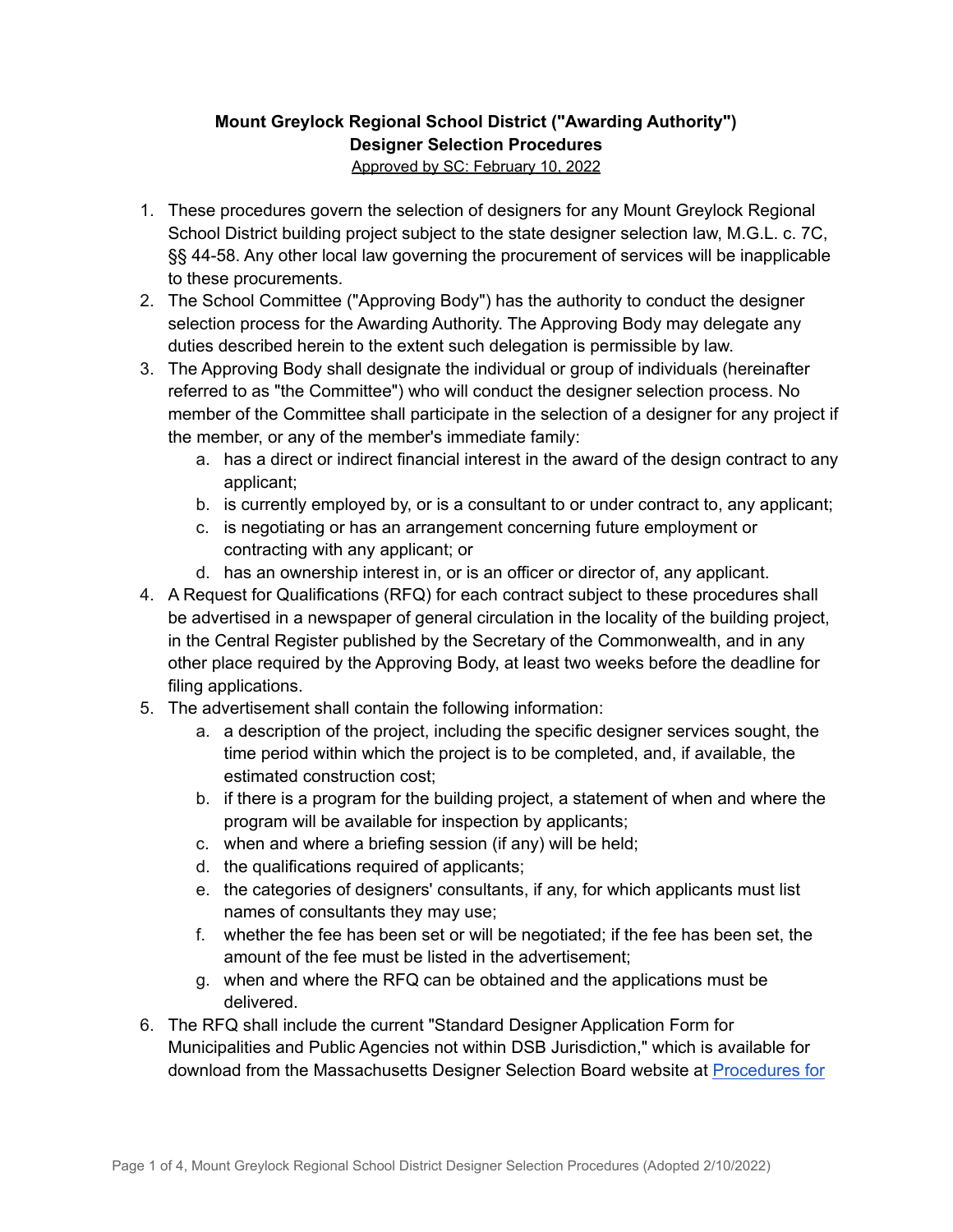[Municipalities](https://www.mass.gov/procedures-for-municipalities-and-public-agencies) and Public Agencies not within DSB Jurisdiction. The Application Form may be amended to include additional information on a project-specific basis.

- 7. The Committee shall evaluate applicants based on the following criteria:
	- a. prior similar experience;
	- b. past performance on public and private projects;
	- c. financial stability;
	- d. identity and qualifications of the consultants who will work with the applicants on the project; and
	- e. any other criteria that the Committee considers relevant to the project.
- 8. The Committee shall select at least three finalists. Finalists may be required to appear for an interview or provide additional information to the Committee, provided that all finalists are afforded an equal opportunity to do so. No person or firm, including applicants' listed consultants, debarred pursuant to M.G.L. c. 149, § 44C, shall be included as a finalist on the list. The list must be accompanied by a written explanation of the reasons for selection including the recorded vote, if any. The written explanation and recorded vote, if any, shall be public records and shall be maintained in the contract file.
- 9. The Committee shall select the first ranked designer from the finalists, negotiate the fee and contract, and communicate its recommendation to the Approving Body.
- 10. If the Committee is unable to negotiate a satisfactory fee with the first ranked designer, negotiations shall be terminated and the Committee shall have the option to undertake negotiations with the remaining designers, one at a time, in the order in which they were ranked by the Committee, until an agreement is reached.
- 11. If the Committee is unable to negotiate a satisfactory fee with any of the finalists, the Committee has the option to select additional finalists.
- 12. The Approving Authority may allow a designer who conducted a feasibility study to continue with the design of a project. However, the Approving Authority may commission, at its discretion, an independent review, by a knowledgeable and competent individual or business doing such work, of the feasibility of the designer's work to ensure its reasonableness and its adequacy before allowing the designer to continue on the project, provided the Approving Authority otherwise complies with the statutory requirements for selecting a designer under Chapter 7C of the General Laws, including those set forth in M.G.L. c. 7C, § 54(a)(i).
- 13. Every contract for design services shall include the following:
	- a. certification that the designer or construction manager has not given, offered, or agreed to give any person, corporation, or other entity any gift, contribution, or offer of employment as an inducement for, or in connection with, the award of the contract for design services;
	- b. certification that no consultant to, or subcontractor for, the designer or construction manager has given, offered or agreed to give any gift, contribution, or offer of employment to the designer or construction manager, or to any other person, corporation, or entity as an inducement for, or in connection with, the award to the consultant or subcontractor of a contract by the designer or construction manager;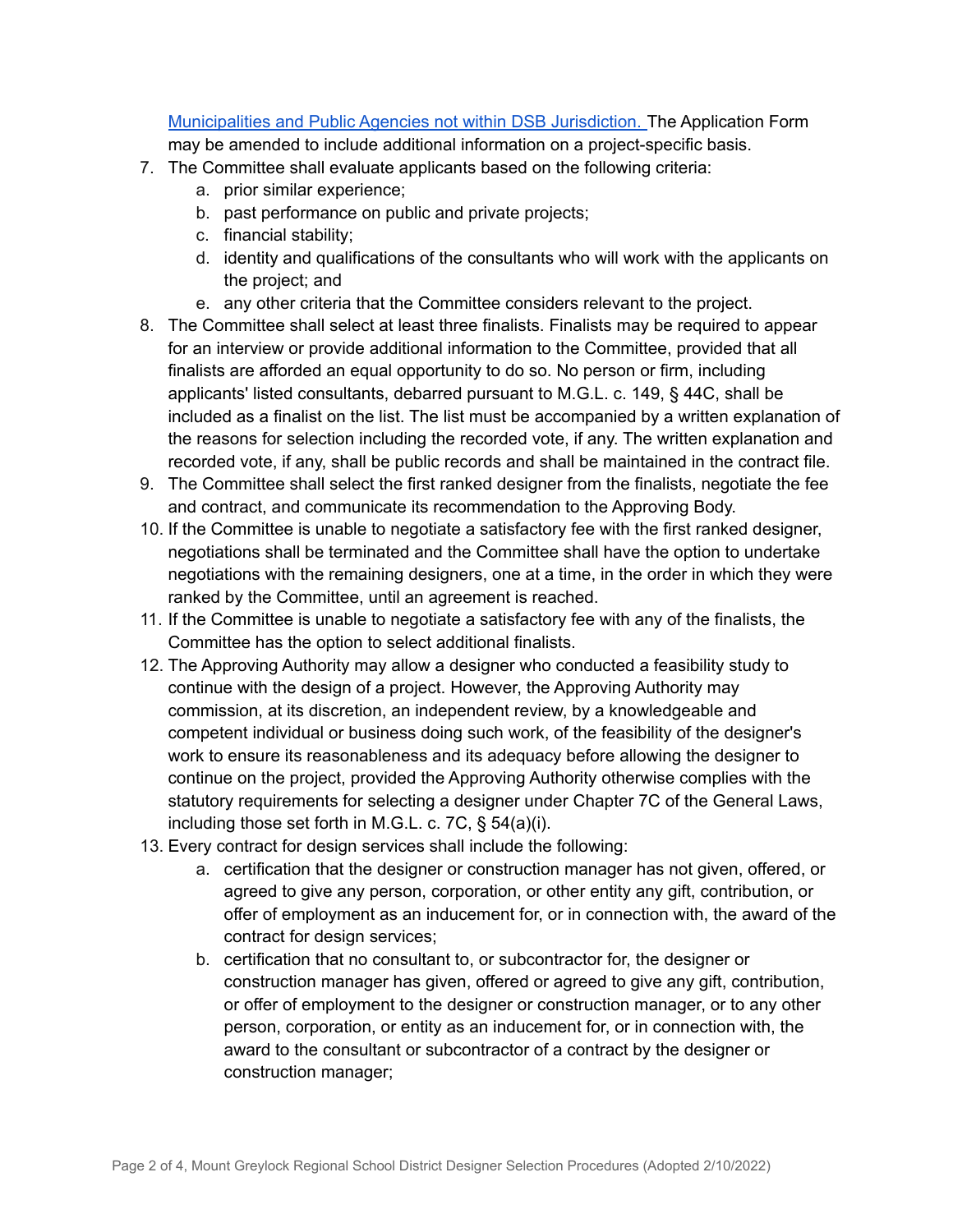- c. certification that no person, corporation, or other entity, other than a bona fide full-time employee of the designer or construction manager, has been retained or hired by the designer or construction manager to solicit for or in any way assist the designer or construction manager in obtaining the contract for design services upon an agreement or understanding that such person, corporation, or other entity be paid a fee or other consideration contingent upon the award of the contract to the designer; and
- d. certification that the designer has internal accounting controls as required by M.G.L. c. 30, § 39R(c), and that the designer has filed and will continue to file an audited financial statement as required by M.G.L. c. 30, § 39R(d).
- 14. All fees shall be stated in design contracts, and in any subsequent amendments thereto, as a total dollar amount. Contracts may provide for equitable adjustments in the event of changes in scope or services.
- 15. The Awarding Authority shall not enter into a contract for design services unless the Awarding Authority or the designer has obtained professional liability insurance covering negligent errors, omissions, and acts of the designer or of any person or business entity for whose performance the designer is legally liable arising out of the performance of the contract. The total amount of such insurance shall at a minimum equal the lesser of one million dollars or ten percent of the project's estimated cost of construction, or such larger amounts as the Awarding Authority may require, for the applicable period of limitations. A designer required by the Awarding Authority to obtain all or a portion of such insurance coverage at its own expense shall furnish a certificate or certificates of insurance coverage to the Awarding Authority prior to the award of the contract.
- 16. Every contract for design services shall include a provision that the designer or its consultants shall not be compensated for any services involved in preparing changes that are required for additional work that should have been anticipated by the designer in the preparation of the bid documents, as reasonably determined by the individual responsible for administering the design contract.
- 17. In the event of an emergency that precludes the normal use of these designer selection procedures, the Approving Body may elect to authorize expedited procedures to address the emergency. The Approving Body shall document in writing the reasons for the emergency declaration, the proposed scope of work, the estimated cost of construction, the established fee for the needed design services, and any other relevant information. The Approving Body may select three finalists from any standing list of designers who have applied for projects of a similar nature, or may otherwise select three designers to be considered as finalists for the project. The Approving Body shall rank the finalists in order of qualification and select the designer for the emergency work.
- 18. The Awarding Authority shall publish the name of any designer awarded a contract in the Central Register.
- 19. The following records shall be kept by the Awarding Authority:
	- a. all information supplied by or obtained about each applicant;
	- b. all actions taken relating to the project; and
	- c. any other records related to designer selection.